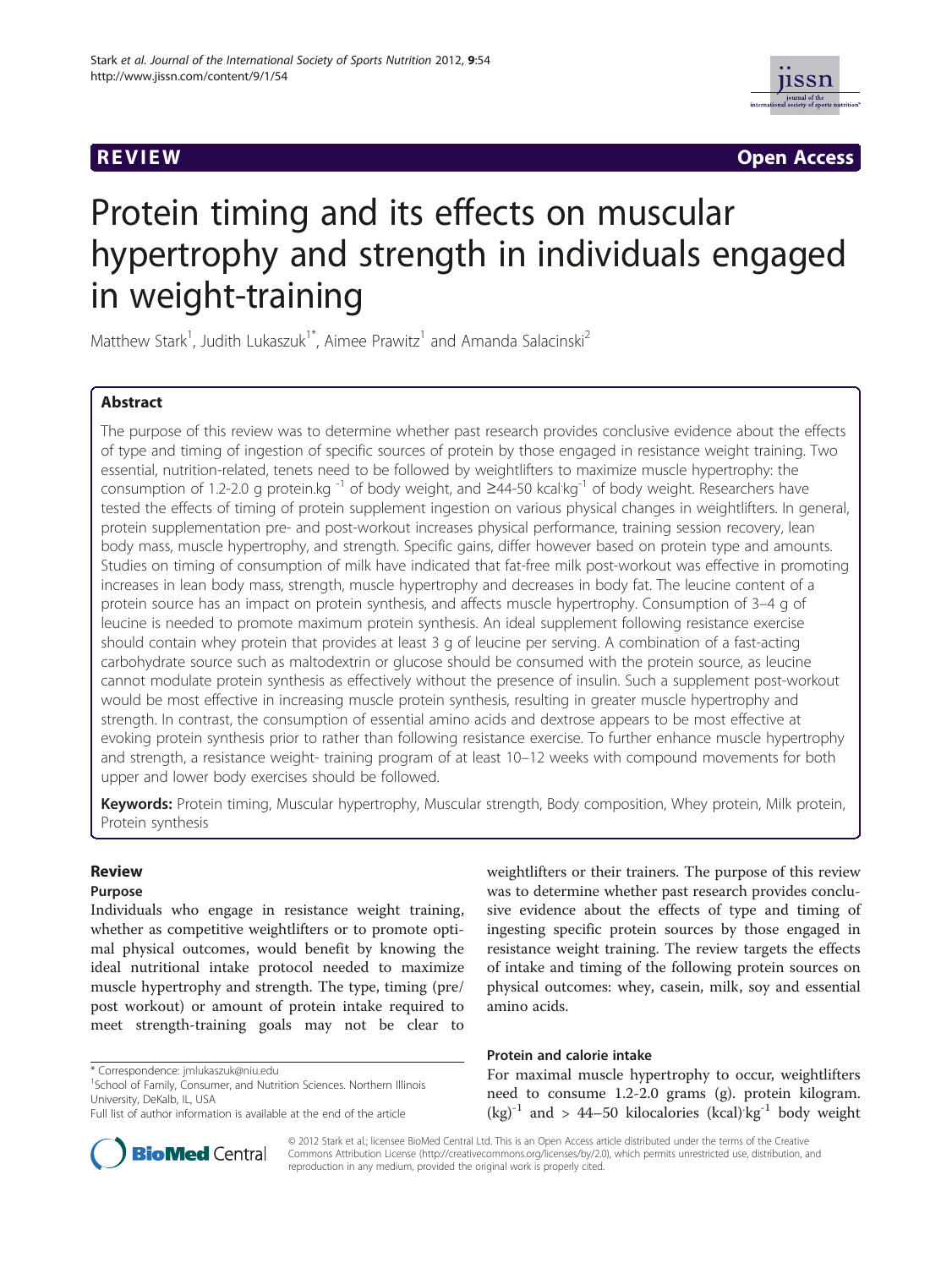daily [[1-9](#page-6-0)]. This is considerably higher than the recommended dietary allowance (RDA) for protein (currently  $(0.8 \text{ g/kg}^{-1})$  which meets the needs of 97.5% of all healthy adult Americans not engaged in weightlifting with the intent of gaining muscle mass [[8\]](#page-6-0). Table 1 summarizes ranges for protein intake for weightlifters based on previous literature reviews.

## Leucine and muscle protein synthesis

The leucine content of a protein source has an impact on protein synthesis, and affects muscle hypertrophy [[10-15](#page-6-0)]. This section details the role of leucine in protein synthesis to illustrate its importance in the process.

Protein synthesis occurs when methionyl-transfer ribonucleic acid (methionyl-tRNA) binds to a eukaryotic small ribosomal subunit (40S ribosomal unit) resulting in the formation of a pre-initiation complex (43S preinitiation complex) [[16\]](#page-6-0). This initial step is mediated by eukaryotic initiation factor 2 (eIF2) [\[16](#page-6-0)]. The 43S complex subsequently binds to messenger ribonucleic acid (mRNA) near the cap structure. After successful engagement of the 43S pre-initiation complex to RNA, the molecule eukaryotic initiation factor 5 (eIF5) removes eIF2 while a molecule of guanosine triphospahte (GTP) is hydrolyzed so that eIF2 is recycled to its active form of eIF2-GTP [[16](#page-6-0)]. This allows eIF2-GTP to continue with the initial step of protein synthesis. Once eIF2-GTP is released, the second step can occur. A ribosomal binding site/translation start site forms once eukaryotic initiation factor 4F (eIF4F) recognizes the molecule [\[16](#page-6-0)]. The eIF4F complex binds the eukaryotic initiation factor 4E (eIF4E) subunit of eIF4F to the m<sup>7</sup> GTP cap structure present in all eukaryotic mRNAs [[16\]](#page-6-0). Replication of the mRNA strand occurs, thus indicating protein synthesis. The processes of protein synthesis appear to be highly regulated by the amino acid leucine [\[10-14](#page-6-0)].

Leucine plays a role in muscle protein synthesis mostly through stimulation of the mammalian target of rapamaycin (mTOR) signaling pathway [\[15,17,18](#page-6-0)]. Leucine interacts with two mTOR regulatory proteins, mTOR raptor (or raptor) and rashomolog enriched in the brain (or Rheb) [[19](#page-6-0),[20](#page-6-0)]. The importance of the regulation of mTOR is that when activated, it phosphorylates the

proteins eIF4E binding protein 1 (4E-BP1) and ribosomal protein S6 kinase (S6K1) complex [\[21,22](#page-6-0)]. When 4E-BP1 is phosphorylated, it becomes inactive, which allows the continuation of the second step initiation phase of translation by inhibiting its binding to eIF4F complex [\[10](#page-6-0)]. This allows additional translation to occur. When S6K1 is phosphorylated, it produces additional eIFs which increases the translation of mRNAs that encode components of the protein synthesis pathway [[10,12\]](#page-6-0).

Leucine has been indicated as the sole stimulator of protein synthesis [[10-15](#page-6-0)]. For example, Dreyer et al. conducted a study on 16 young, healthy untrained men to determine the effects of post-workout consumption of either no beverage or leucine-enhanced EAAs [\[15](#page-6-0)]. Those consuming the leucine-enhanced beverage one hour following a single bout of resistance exercise had greater rates of protein synthesis than did the control group. Another study conducted by Koopman et al. [[23](#page-6-0)] concurs with the findings of Dreyer. Eight untrained men were randomly assigned to consume one of the three beverages: carbohydrates, carbohydrate and protein or carbohydrate, protein and free leucine following 45 minutes of resistance exercise. The results indicated that whole body net protein balance was significantly greater in the carbohydrate, protein and leucine group compared with values observed in the carbohydrate and protein and carbohydrate only groups, indicating the ability of leucine to augment protein synthesis [\[23](#page-6-0)].

Leucine alone appears to be nearly as effective in stimulating protein synthesis as when all branched chain amino acids (BCAAs) are consumed [[24](#page-6-0)-[26\]](#page-6-0). Leucine also seems to have both insulin-dependent and insulinindependent mechanisms for promoting protein synthesis [\[27,28\]](#page-6-0). Approximately 3 to 4 g of leucine per serving is needed to promote maximal protein synthesis [\[29,30](#page-6-0)]. See Table [2](#page-2-0) for the leucine content of protein sources for all protein ingestion timing studies referenced in this review.

## Types of protein

There are numerous protein sources available to the consumer. This review article focuses on studies that

Table 1 Summary of protein requirements for weightlifters

| Research study      | Recommendation for protein intake | Type of study        |
|---------------------|-----------------------------------|----------------------|
| Lemon [1]           | $1.6 - 1.7$ g kg <sup>-1</sup>    | Review of literature |
| Lemon et al. [2]    | 12-15% total energy intake        | Review of literature |
| Kreider [3]         | 1.3-1.8 $q$ k $q^{-1}$            | Review of literature |
| Phillips [4]        | 12-15% total energy intake        | Review of literature |
| Lemon [5]           | 1.6-1.8 g kg                      | Review of literature |
| Lemon [6]           | 1.5-2.0 g kg                      | Review of literature |
| Campbell et al. [7] | 1.4-2.0 g kg                      | Review of literature |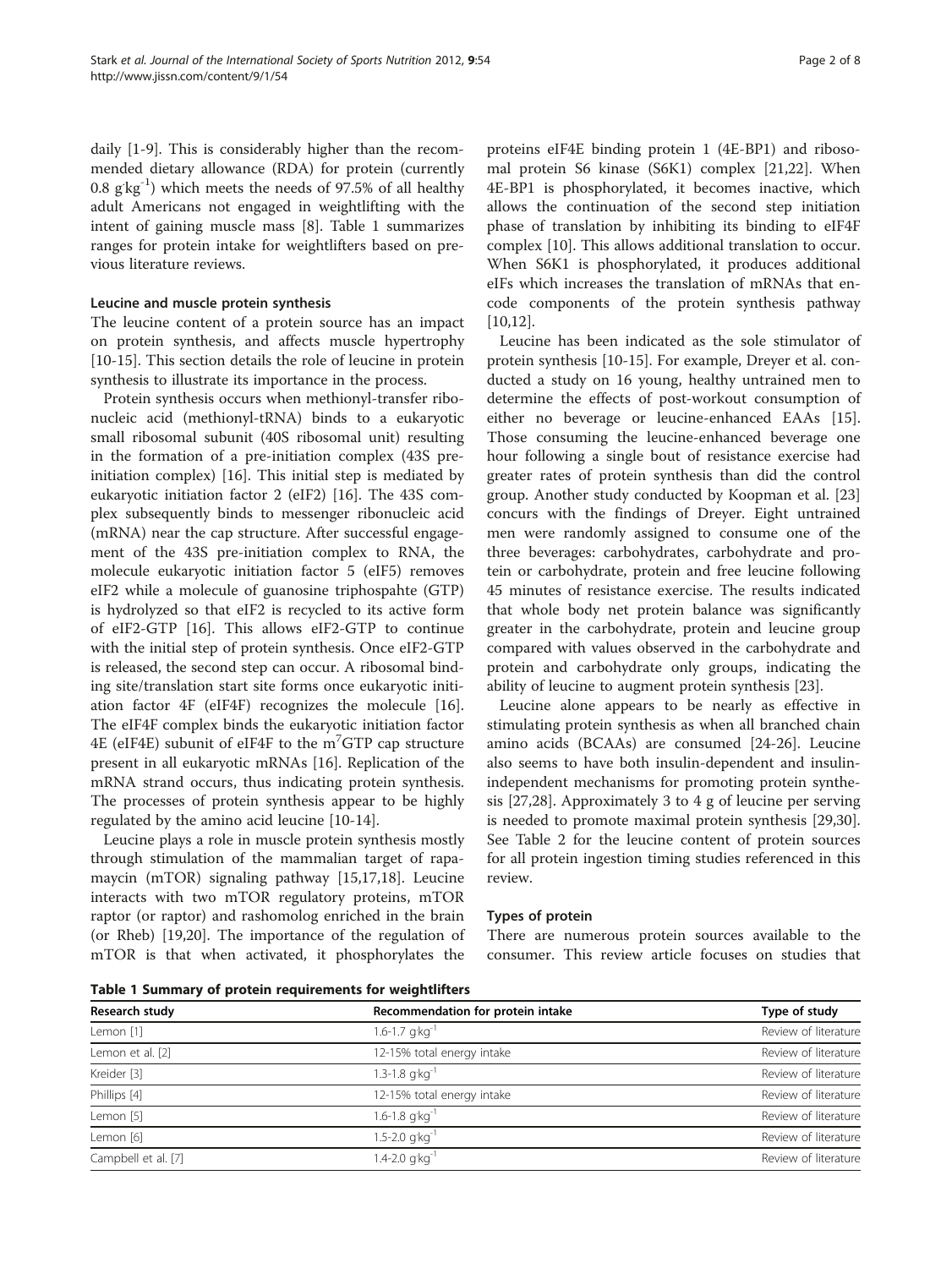| Research<br>study        | Protein used                                                                                                                                                                                 | Leucine<br>content                            | Reached 3g<br><b>Threshold for Leucine</b> |
|--------------------------|----------------------------------------------------------------------------------------------------------------------------------------------------------------------------------------------|-----------------------------------------------|--------------------------------------------|
| Hoffman<br>et al. [31]   | 42 g of a proprietary blend of protein (enzymatically hydrolyzed collagen protein isolate,<br>whey protein isolate, and casein protein isolate)                                              | 3.6 <sub>q</sub>                              | Yes                                        |
| Hoffman<br>et al. [32]   | 42 g of a proprietary protein blend (enzymatically hydrolyzed collagen protein isolate, whey<br>protein isolate, casein protein isolate, plus 250 mg of additional branch chain amino acids) | 3.6 <sub>q</sub>                              | Yes                                        |
| Cribb et al.<br>$[33]$   | Whey protein, creatine and dextrose mixture based on individuals bodyweight                                                                                                                  | 3.49 $q1$                                     | Yes                                        |
| $[34]$                   | Verdijk et al. 20 g of casein split into two 10 g servings pre- and post-workout                                                                                                             | 1.64 g total in 2 No<br>servings <sup>2</sup> |                                            |
| Hulmi et al.<br>$[35]$   | 30 g whey split into two 15 g servings pre- and post-workout                                                                                                                                 | 3.4 $q$ total in 2<br>servings                | No as only 1.7 g were<br>given at a time   |
| Andersen<br>et al. [36]  | 25 g of a protein blend (16.6 g of whey protein; 2.8 g of casein; 2.8 g of egg white protein;<br>and 2.8 g of l-glutamine)                                                                   | 2.29 g $^{2,3}$                               | <b>No</b>                                  |
| Elliot et al.<br>$[37]$  | 237 g of whole milk                                                                                                                                                                          | 0.639q                                        | <b>No</b>                                  |
| Hartman<br>et al. [38]   | 500 mL of fat-free milk                                                                                                                                                                      | 1.35q                                         | <b>No</b>                                  |
| Wilkinson<br>et al. [39] | 500 mL of fat-free milk                                                                                                                                                                      | $1.35$ g                                      | <b>No</b>                                  |
| Rankin et al.<br>$[40]$  | Chocolate milk based on bodyweight                                                                                                                                                           | Unknown                                       | Unknown                                    |
| Josse et al.<br>$[41]$   | 500 mL of fat-free milk                                                                                                                                                                      | 1.35q                                         | No                                         |

<span id="page-2-0"></span>Table 2 Leucine content of protein sources for studies that used a protein ingestion timing method

 $1$  3.49 g is based on the amount of leucine that the mean weight (80 kg) of the participants in this study.

<sup>2</sup> Leucine content of casein received from Tang et al. [\[42](#page-7-0)].  $\frac{3}{3}$  Leucine content of egg white received from Norton et al. [[43\]](#page-7-0).

have used a variety of dairy- and soy-based protein sources. This section describes each of these protein sources and compares their quality on the two scales most relevant to this review: biological value and protein digestibility corrected amino acid score (PDCAAS) [\[44](#page-7-0)]. Biological value (BV), determines how efficiently exogenous protein leads to protein synthesis in body tissues once absorbed, and has a maximum score of 100 [\[44](#page-7-0)]. PDCAAS numerically ranks protein sources based on the completeness of their essential amino acid content, and has a maximum score of 1.0 [\[44](#page-7-0)]. The BV and PDCAAS are both important in understanding bioavailability and quality of different protein sources.

Three sources of dairy protein typically used in studies of muscle hypertrophy and strength are bovine milk, casein and whey. Bovine milk is a highly bioavailable source of protein, comprising 80% casein and 20% whey [[44\]](#page-7-0). Overall, bovine milk has a BV of 91 and a PDCAAS of 1.00 indicating that it is readily absorbed by the body, promoting protein synthesis and tissue repair, and provides all essential amino acids (EAAs). Casein, with a BV of 77 and a PDCAAS of 1.00, is the predominate protein in bovine milk and gives milk its white color [\[44\]](#page-7-0). It exists in micelle form, and within the stomach will gel or clot, thus resulting in a sustained release of amino acids [[45\]](#page-7-0). Compared with milk, it is less bioavailable, but like milk, it provides all EAAs. Whey the other protein found in milk, is the liquid part of milk that remains after the process of cheese manufacturing [\[44](#page-7-0)]. With a BV of 104 and a PDCAAS of 1.00, whey is superior to both milk and casein. It contains all EAAs, and its excellent bioavailability leads to rapid protein synthesis [[44,45\]](#page-7-0).

Soy is a vegetable-based protein source that is useful for vegetarians and individuals who are lactose- or casein-intolerant. Soy has a BV of 74 and PDCAAS of 1.00, indicating that it is not as bioavailable as milk based protein, but does contain all EAAs [[44\]](#page-7-0).

## Whole-food protein intake studies: post workout only

The timing of protein intake has been an important condition in studies on muscle hypertrophy and strength in weight-trained individuals. In this section, studies using whole-food protein sources (i.e. bovine and soy milk) have been reviewed with respect to their intake following weight-resistance training.

Many studies on the effects of protein intake timing on physical changes have used protein supplements [\[31-36](#page-7-0)], but some studies have used milk and other fluid protein sources. In a study focused on protein intake following a single resistance training session, Elliot et al. examined milk consumption post-workout in 24 untrained men and women [\[37](#page-7-0)]. Subjects were randomly assigned to one of three groups: 237 g of fat-free milk,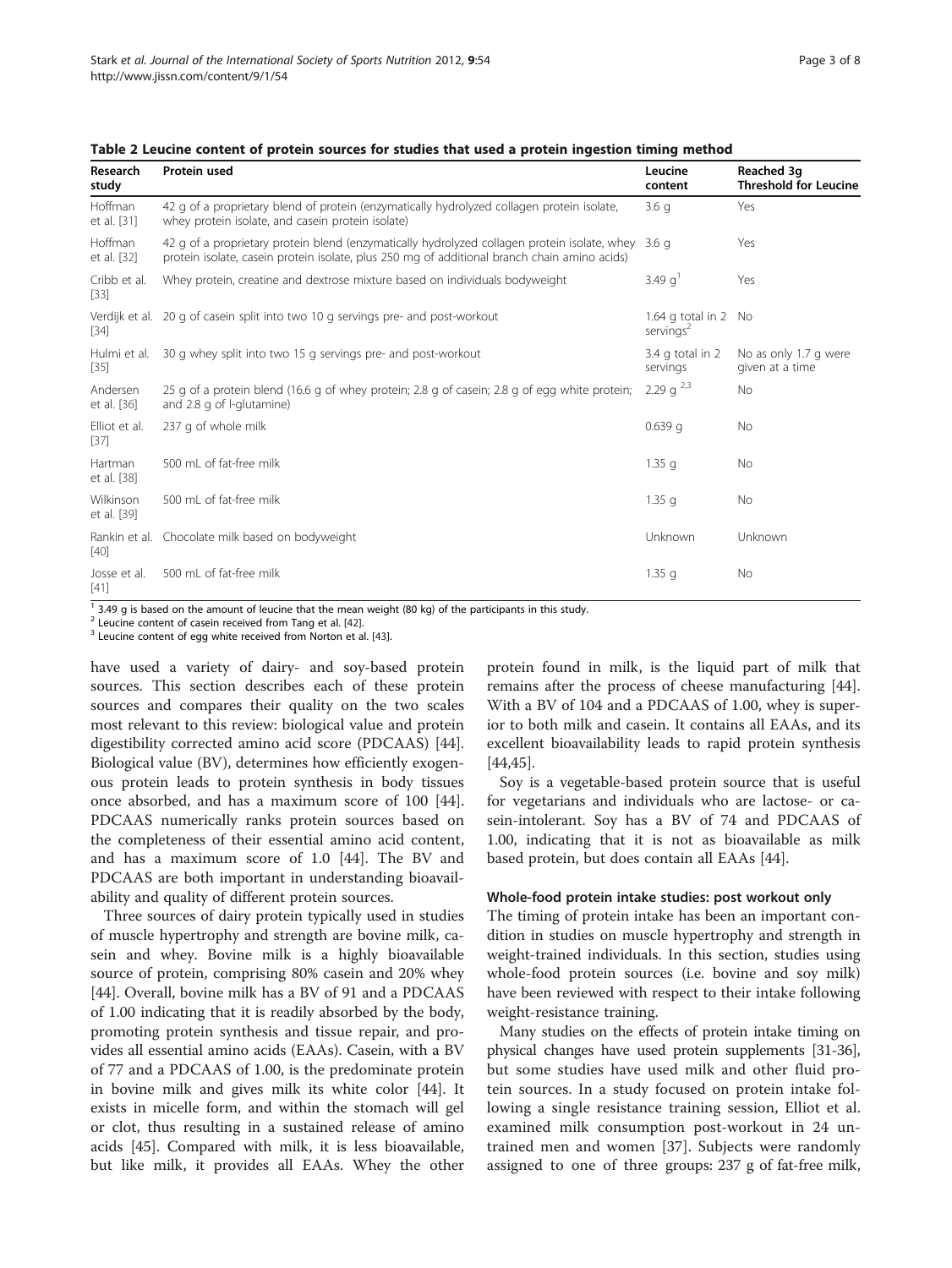237 g of whole milk, or 393 g of isocaloric fat-free milk. The findings indicated that in untrained individuals, threonine uptake was significantly higher for those consuming 237 g whole milk versus those consuming 237 g fat free milk. Threonine uptake is indicative of net muscle protein synthesis. The results of this study suggest that whole milk increased utilization of available amino acids for protein synthesis [\[37](#page-7-0)]. Tipton et al. conducted a study on 23 untrained men and women in which participants ingested 1) 20 g casein, 2) 20 g whey, or 3) artificially sweetened water one hour following heavy leg resistance exercise [\[46\]](#page-7-0) Positive changes in net muscle protein balance resulted for both protein groups but not for the control group. This study indicated that milk proteins (both casein and whey) post-workout increased protein synthesis [\[46\]](#page-7-0).

Various studies have compared whole-food protein sources to determine which is most effective in improving muscle mass and strength gains. Hartman et al. conducted a study comparing the use of milk, soy protein, or carbohydrate drinks by 56 young untrained males [[38\]](#page-7-0). Subjects were assigned to one of three groups; each consumed 500-milliliter (mL) of a) fat-free milk, b) an isocaloric, isonitrogenous, and macronutrient- matched soy-protein beverage, or c) an isocaloric carbohydrate beverage immediately following and again one hour after resistance exercise. Body composition, muscle hypertrophy, and strength measurements were recorded at baseline and three days following 12 weeks of training 5  $d.wk^{-1}$ . The group using milk post-workout had significantly increased body weight and decreased body fat versus the other two groups, indicating an increase in lean body mass (LBM). Results indicated that consumption of fat-free milk post-workout was statistically more effective than soy protein in promoting increases in LBM  $(p<0.01)$ , increases in type II muscle fiber area  $(p<0.05)$ and decreases in body fat  $(p<0.05)$  [[38](#page-7-0)]. These results were similar to those found by Wilkinson et al. [\[39](#page-7-0)]. Researchers assigned eight weight-trained men to either 500 mL of skim milk or an isonitrogenous, isocaloric, and macronutrient-matched soy-protein beverage following resistance exercise [\[39\]](#page-7-0). A crossover design was used so that all participants consumed either milk or soy on their first trials and alternated to the other supplement on the second trials. Trials were separated by one week. Both protein drinks increased protein synthesis and promoted increases in muscle mass; however, the consumption of skim milk had a significantly greater impact on the development of muscle mass than did consumption of the soy protein [[39](#page-7-0)]. Both Hartman et al. [[38\]](#page-7-0) and Wilkinson et al. [\[39](#page-7-0)] demonstrated the superiority of milk proteins over soy protein in building muscle mass. This may be due to the fact that soy has a lower BV than milk (74 versus 91 respectively), resulting in lower bioavailability, thus providing less protein synthesis in body tissues.

Rankin et al. studied the effects of milk versus carbohydrate consumption post-resistance exercise on body composition and strength [[40\]](#page-7-0). Nineteen untrained men were randomly assigned to one of two groups that provided 5 kcal·kg<sup>-1</sup> body weight of either chocolate milk, or a carbohydrate-electrolyte beverage. Subjects completed whole body dual-energy X-ray absorptiometry (DXA) scans and strength assessments prior to and after following a 3 dwk<sup>-1</sup> for 10-weeks weightlifting protocol. Results indicated that both groups had increases in LBM and strength, but there were no significant betweengroup differences [[40\]](#page-7-0). The addition of a control group to this study would have helped determine whether increases in strength were due solely to the weightlifting program or to the combination of exercise and supplementation. The findings suggest that consumption of chocolate milk post-exercise may be effective in increasing LBM in weightlifters, but more studies using control groups are needed.

Milk consumption and resistance training also have been investigated in women. Josse et al. examined the effects of milk consumption post-workout on strength and body composition in 20 healthy untrained women [[41\]](#page-7-0). Subjects were assigned to 500 mL of either fat-free milk or isocaloric maltodextrin. The women followed a weight training protocol 5 dwk<sup>-1</sup> for 12-weeks. Each participant completed strength assessments, DXA scans, and blood tests. The group consuming milk had statistically greater increases in LBM, greater fat mass losses and greater gains in strength, providing evidence that fat-free milk consumption post-workout was effective in promoting increased LBM and strength in women weightlifters [[41\]](#page-7-0). The results of this study support those of previous studies completed in men showing that milk consumption post-workout has a favorable effect on MPS [\[37](#page-7-0)-[40\]](#page-7-0).

## Protein supplement intake studies: a comparison of timing protocols

Protein and amino acid supplements have been used widely in studies showing their effectiveness on protein synthesis. Hoffman et al. compared protocols providing protein supplementation and subsequent effects on muscle strength and body composition in 33 strengthtrained adult men [\[31](#page-7-0)]. Two protein-intake timing strategies were implemented over the course of 10-weeks of resistance weight-training [[31](#page-7-0)]. One group consumed a protein supplement comprising enzymatically hydrolyzed collagen-, whey-, and casein-protein isolates pre/ post-workout. A second group consumed the same supplement in the morning upon awakening and in the evening. A control group was not given the protein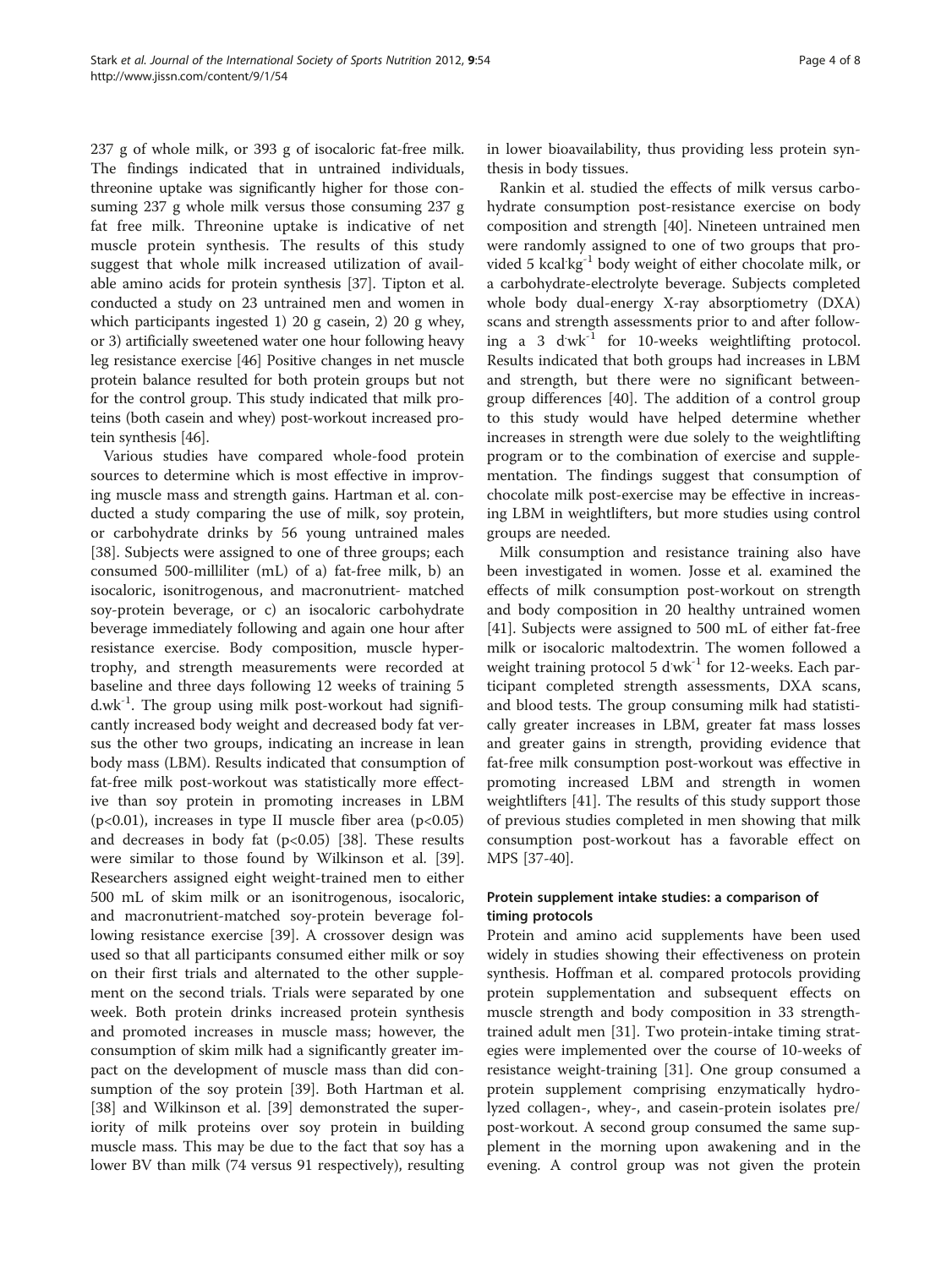blend. The average caloric intake of the three groups was 29.1  $\pm$  9.7 kcal kg body mass- $^{1}$ d<sup>-1</sup>.

Muscle strength was assessed through one-repetition maximum (1RM) on bench and leg press. Body composition was assessed using DXA [\[31\]](#page-7-0). There were no group differences in body composition based on timing of supplementation [\[31](#page-7-0)]. All groups increased the 1RM for squats, indicating increased muscle strength. Only the protein supplement groups also showed significant increases in the 1RM for bench press, indicating improved strength [\[31](#page-7-0)]. These findings indicated that supplementation was beneficial for increasing muscle strength in 1 RM bench press but timing of ingestion was not important. The results on body composition may have had different effects if participants had consumed adequate kcal·kg<sup>-1</sup>, as greater-than-maintenancecaloric needs are required for muscular hypertrophy to occur. Strength did increase, providing evidence to both the effectiveness of protein supplementation on strength and the effectiveness of the workout regimen used in this study. Future studies should ensure that participants are consuming greater than  $44-50$  kcal $\, \rm kg^{-1}$  to maximize muscle hypertrophy [\[9](#page-6-0)].

Hoffman et al. conducted a double-blind study focusing on the use of protein supplements to hasten recovery from acute resistance weight training sessions [\[32](#page-7-0)]. Fifteen strength-trained men were matched for strength then randomly assigned to receive 42 g of either a) a proprietary protein blend (enzymatically hydrolyzed collagen-, whey-, or casein-protein isolates, plus 250 mg of additional BCAA pre and post workout), or b) a placebo of maltodextrin pre-and post-workout [\[32\]](#page-7-0). Participants initially performed a 1RM for squat, dead lift, and barbell lunge exercises. On the second visit, subjects performed four sets of at least 10 repetitions at 80% of their 1RM for the exercises with 90 seconds between sets. On visits three (24 hours from visit two) and four (48 hours from visit two), participants performed four sets of squats with the previous weight and performed as many repetitions per set as possible [[32](#page-7-0)]. Hoffman et al. [[32](#page-7-0)] found that the group receiving the proprietary protein blend performed significantly more repetitions at visits three and four than did subjects receiving the placebo. These findings provide evidence that protein supplementation pre- and post-workout is useful in maximizing weight-training performance, as well as in hastening exercise recovery 24 and 48 hours post-exercise.

Timing of supplementation in relation to the resistance workout also has been studied [[33\]](#page-7-0). Cribb et al. assigned 23 male bodybuilders to one of two groups: those who received a supplement a) before and after a workout, or b) in the morning and evening. The supplement contained 40 g protein (from whey isolate), 43 g carbohydrate (glucose), and seven g creatine

monohydrate per 100 g. Each participant was given the supplement in quantities of 1.0  $gkg^{-1}$  body weight. All participants followed a preliminary resistance weight-training program for 8–12 weeks before baseline measurements were taken. Participants then started the 10-week resistance weight-training session which was divided into three distinct stages: preparatory (70–75% 1RM), overload phase 1 (80–85%1RM), and overload phase 2 (90–95% 1RM) [\[33](#page-7-0)].

Results indicated significant differences in body composition in the group consuming the supplement preand post-workout [[33](#page-7-0)]. This group experienced increased LBM and decreased body fat. Both groups demonstrated increases in strength, but the pre- and post-workout group demonstrated significantly greater gains [\[33](#page-7-0)], indicating that timing of the ingestion of the protein supplement was crucial. This is contradictory to the findings of Hoffman et al. [[31](#page-7-0)] with respect to changes in body composition. This could be because Cribb et al. [[33\]](#page-7-0) used a supplement that was a combination of protein, carbohydrate and creatine whereas, Hoffman et al. [\[31\]](#page-7-0) supplemented with protein only. The major finding of this study was that after 10 weeks of training, supplementation pre/post each workout resulted in greater improvements in 1RM strength and body composition (increased LBM and decreased body fat percentage) compared with a matched group who consumed supplement in the morning and evening, outside of the pre- and post-workout time frames.

The majority of studies of protein intake and resistance exercise have been conducted on younger adult males [[31-33](#page-7-0)]. In contrast, Verdijk et al. investigated the impact of the protein, casein hydrolysate, on muscle hypertrophy in healthy untrained elderly men [[34\]](#page-7-0). Researchers randomly assigned 28 elderly men to consume either a protein supplement or a placebo pre- and post-workout. Subjects performed a 12-week resistance weight-training program requiring weightlifting 3 d wk<sup>-1</sup>. Baseline and ending measurements were obtained, including strength assessments, CT scans, DXA scans, blood samples, 24-hour urine samples, muscle biopsies, and immunohistochemistry tests. Results indicated no differences in ending measurements between the protein group and placebo group in muscle hypertrophy, strength, or body composition [[34\]](#page-7-0), suggesting that for elderly men, intake of 20 g casein hydrolysate before and after resistance training does not increase muscle hypertrophy or strength. In this study, however, only 20 g of casein was used, and it was divided into two servings. This protocol would not have provided participants with the required 3 g of leucine needed to maximize protein synthesis. Additionally, since casein is slow digesting [\[44,45\]](#page-7-0), it may not have been ideal for use in a study of elderly men.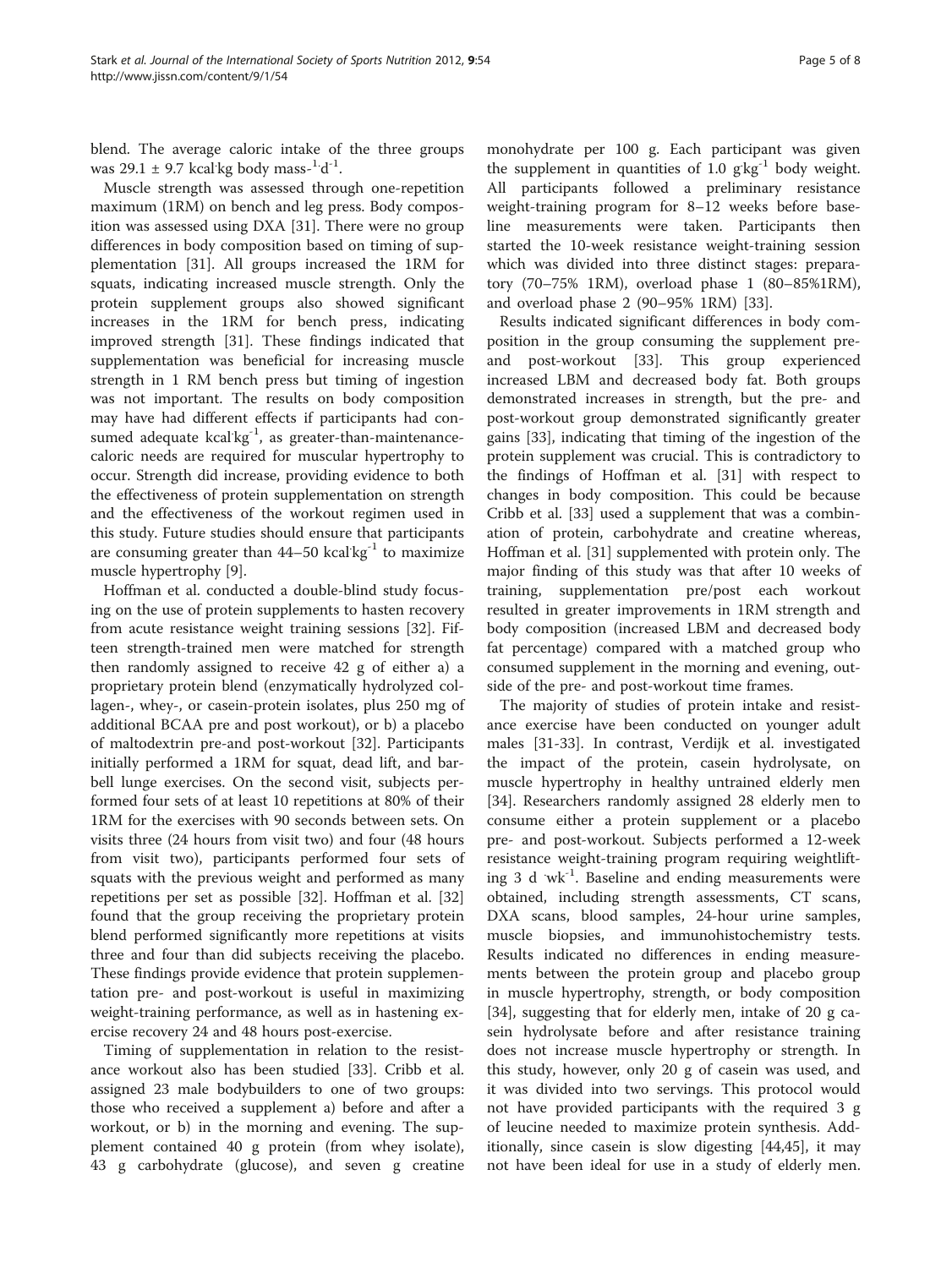Future studies with this population should incorporate whey protein, which is highly bioavailable in an amount that would provide at least 3 g leucine [\[29,30](#page-6-0)]. Studies comparing the effects of supplementation with adequate protein and those with creatine-enhanced protein pre-and post-workout also should be conducted to determine whether creatine is needed to produce the desired outcomes, as has been demonstrated in younger men [\[33](#page-7-0)] (See Table [2\)](#page-2-0).

The long-term use of whey protein pre- and postresistance exercise was investigated by Hulmi et al. [[35\]](#page-7-0), by assigning participants to one of three groups:1) 15 g of whey protein before and after resistance exercise, 2) a placebo before and after resistance exercise, or 3) no supplement no participation in weightlifting but continued habitual exercise as they did prior to the study. Participants in the first two groups completed two resistance exercise sessions per week for 21 weeks consisting of both upper and lower body multi-joint lifts. All participants then had biopsies performed on their vastus lateralis. Results indicated that the whey protein group had significantly greater increases than the other groups in vastus lateralis hypertrophy, and greater overall muscle hypertrophy [[35\]](#page-7-0). These findings provide evidence that whey protein supplementation pre- and post-workout is useful in increasing muscle hypertrophy.

Andersen et al. examined the effects of a mixed blend of proteins on muscle strength and muscle fiber size [[36\]](#page-7-0). They studied the ingestion pre- and postworkout of 25 g of a protein blend (whey, casein, eggwhite proteins, and l-glutamine), compared with a maltodextrin supplement, over the course of a 3 d wk<sup>-1</sup> 14-week resistance-training program. Results of muscle biopsies from the vastus lateralis indicated that the protein supplementation group had greater increases in muscle hypertrophy and in squat jump height [\[36](#page-7-0)]. Results of this study provide evidence that supplementation with a blend of whey, casein, egg-white proteins, and l-glutamine pre- and post-workout helps promote muscle hypertrophy and improved physical performance.

# Training effects

The effects of training protocols also are very important on increases in strength and muscle hypertrophy. All studies used in this review followed a resistance weight-lifting protocol [[31-36,38-41](#page-7-0)]. It appears from the studies referenced in this review that a training protocol tailored for muscle hypertrophy and strength should be at least 10–12 weeks in length and involve three to five training sessions weekly, consisting of compound lifts that include both the upper and lower body [[31](#page-7-0),[33](#page-7-0),[35](#page-7-0),[36,38,40,41](#page-7-0)].

## Conclusions

Researchers have tested the effects of types and timing of protein supplement ingestion on various physical changes in weightlifters. In general, protein supplementation pre- and/or post-workout increases physical performance [\[31](#page-7-0)-[34](#page-7-0),[38-41\]](#page-7-0), training session recovery [\[32](#page-7-0)], lean body mass [[33,38-41](#page-7-0)], muscle hypertrophy [[35,38-41](#page-7-0)], and strength [\[31,33,38,40,41](#page-7-0)]. Specific gains, however, differ based on protein type and amounts [[31](#page-7-0)-[36](#page-7-0)]. For example, whey protein studies showed increases in strength [[31,33](#page-7-0)], whereas, supplementation with casein did not promote increases in strength [\[34\]](#page-7-0). Additional research is needed on the effects of a protein and creatine supplement consumed together, as one study has shown increases in strength and LBM [[33\]](#page-7-0).

Studies on timing of milk consumption have indicated that fat-free milk post-workout was effective in promoting increases in lean body mass, strength, muscle hypertrophy and decreases in body fat [[38](#page-7-0)-[41\]](#page-7-0) Milk proteins have been shown to be superior to soy proteins in promoting lean body mass [\[38](#page-7-0)] and muscle mass development [[39\]](#page-7-0). What is interesting about the milk studies [[38-41](#page-7-0)] is that not one of them provided the 3–4 g of leucine needed to promote maximal MPS (See Table [2](#page-2-0)), yet they all showed improvements in LBM and strength. This raises the question of whether other components in milk could have contributed to the changes observed. Future researchers should investigate whether other properties of milk help increase LBM when leucine intake is suboptimal to provide maximal MPS. Researchers should also investigate the effects of protein supplements when participants are consuming adequate kcal<sup>.</sup>  $kg^{-1}$  and  $g \, kg^{-1}$  of protein to maximize muscle hypertrophy.

The effects of timing of ingestion of EAAs on physical changes following exercise also have been studied [[47,48\]](#page-7-0). Tipton et al. [[47\]](#page-7-0) found that the ingestion of EAAs prior to resistance exercise was more beneficial than post-ingestion in promoting protein synthesis [\[47](#page-7-0)], but these results did not hold true with respect to whey protein ingestion [[48\]](#page-7-0). Once a protein has been consumed by an individual, anabolism is increased for about three hours postprandial with a peak at about 45–90 minutes [[14\]](#page-6-0). After about three hours postprandial, MPS drops back to baseline even though serum amino acid levels remain elevated [[14\]](#page-6-0). These data show that there is a limited time window within which to induce protein synthesis before a refractory period begins. With this in mind, an ideal protein supplement after resistance exercise should contain whey protein, as this will rapidly digest and initiate MPS, and provide 3–4 g of leucine per serving, which is instrumental in promoting maximal MPS [[29,30](#page-6-0)]. A combination of a fast-acting carbohydrate source such as maltodextrin or glucose should be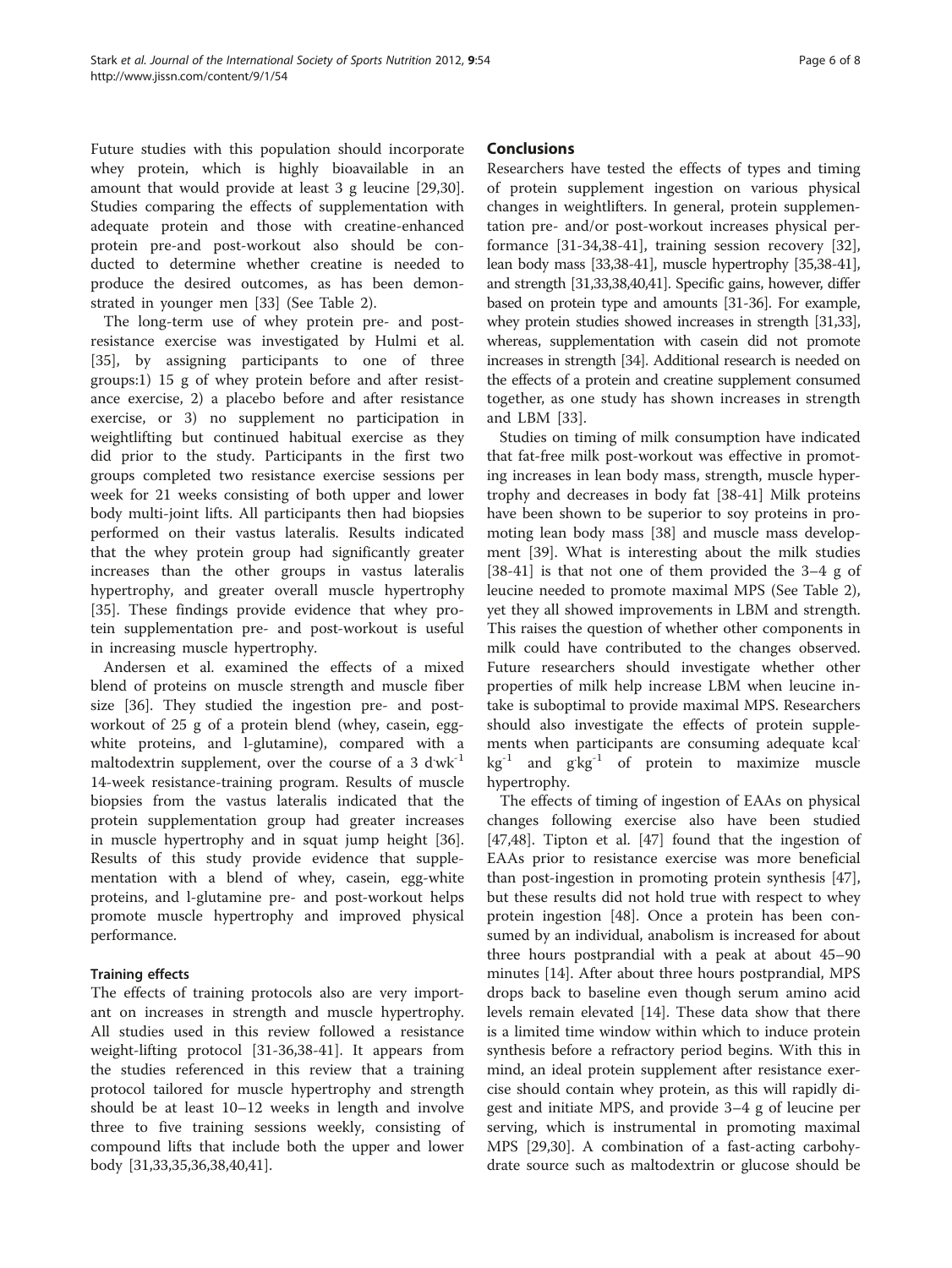<span id="page-6-0"></span>consumed with the protein source, as leucine cannot modulate protein synthesis as effectively without the presence of insulin [27,28] and studies using protein sources with a carbohydrate source tended to increase LBM more than did a protein source alone [\[33,37-41](#page-7-0)]. Such a supplement would be ideal for increasing muscle protein synthesis, resulting in increased muscle hypertrophy and strength. In contrast, the consumption of essential amino acids and dextrose appears to be most effective at evoking protein synthesis prior to rather than following resistance exercise [[47\]](#page-7-0). To further enhance muscle hypertrophy and strength, a resistance weighttraining program of at least  $10-12$  weeks  $3-5$  d  $wk^{-1}$ with compound movements for both upper and lower body exercises should be followed [\[31,33,35,36,38,40,41\]](#page-7-0).

#### Abbreviations

ml: Milliliter; d: Day; g: Gram; kg: Kilogram; wk: Week; RDA: Recommended dietary allowance; LBM: Lean body mass; MPS: Maximal protein synthesis; 1RM: One-repetition maximum; DXA: Dual-energy X-ray absorptiometry; CT: Computed tomography; kcal.kg<sup>-1</sup>: Kilocalories per kilogram; g.kg<sup>-1</sup>: Gram per kilogram; BCAA: Branched chain amino acids; EAA: Essential amino acids; Hr: Hour; methionyl-tRNA: Methionyl-transfer ribonucleic acid; 40S: Eukaryotic small ribosomal subunit; 43S: Pre-initiation complex; eIF2: Eukaryotic initiation factor 2; mRNA: Messenger ribonucleic acid; GTP: Guanosine triphosphate; eIF4F: Eukaryotic initiation factor 4F; eIF4E: Eukaryotic initiation factor 4E; mTOR: Mammalian target of rapamycin; raptor: mTOR raptor; Rheb: Rashomolog enriched in the brain; 4E-BP1: eIF4E binding protein 1; S6K1: Ribosomal protein S6 kinase.

#### Competing interests

The authors declare that they have no competing interests.

#### Authors' contributions

MS was the primary author of the manuscript. JL, AP and AS played an important role in manuscript preparation and revisions. All authors have read and approved the final manuscript.

#### Author details

<sup>1</sup>School of Family, Consumer, and Nutrition Sciences. Northern Illinois University, DeKalb, IL, USA. <sup>2</sup>The Department of Kinesiology and Physical Education, Northern Illinois University, DeKalb, IL, USA.

### Received: 25 July 2012 Accepted: 10 December 2012 Published: 14 December 2012

### References

- Lemon P: Effects of exercise on dietary protein requirements. Int J Sport Nutr 1998, 8:426–447.
- 2. Lemon PW, Proctor DN: Protein intake and athletic performance. Sports Med 1991, 12:313–325.
- 3. Kreider R: Effects of protein and amino acid supplementation on athletic performance. Sportscience 1999, 3(1). [sportsci.org/jour/9901/rbk.html](http://sportsci.org/jour/9901/rbk.html).
- 4. Phillips SM: Protein requirements and supplementation in strength sports. Nutrition 2004, 20:689-695.
- 5. Lemon PW: Beyond the zone: protein needs of active individuals. J Am Coll Nutr 2000, 19(Suppl):513S–521S.
- 6. Lemon PW: Protein requirements of strength athletes. In Sports Supplements. Edited by Antonio J, Stout J. Philadelphia, PA: Lippincott, Williams, & Wilkins Publishing Co; 1996.
- 7. Campbell B, Kreider R, Ziegenfuss T, Bounty P, Roberts M, Burke D, Landis J, Lopez H, Antonio J: International society of sports nutrition position stand: protein and exercise. J Int Soc Sports Nutr 2007, Available at: <http://www.jissn.com/content/4/1/8>.
- Gropper S, Smith J, Groff J: Protein. In Advanced Nutrition and Human Metabolism. 5th edition. California: Wadsworth Cengage Learning; 2009:179–250.
- 9. American Dietetic Association, Dietitians of Canada, & American College of Sports Medicine: Position stand: nutrition and athletic performance. Med Sci Sports Exerc 2000, 32:2130–2145.
- 10. Kimball SR, Jefferson LS: New functions for amino acids: effects on gene transcription and translation. Am J Clin Nutr 2006, 83:500S-507S.
- 11. Anthony JC, Anthony TG, Kimball SR, Vary TC, Jefferson LS: Orally administered leucine stimulates protein synthesis in skeletal muscle of postabsorptive rats in association with increased eIF4F formation. J Nutr 2000, 130:139–145.
- 12. Anthony JC, Yoshizawa F, Anthony TG, Vary TC, Jefferson LS, Kimball SR: Leucine stimulates translation initiation in skeletal muscle of postabsorptive rats via a rapamycin-sensitive pathway. J Nutr 2000, 130:2413–2419.
- 13. Norton L, Layman D, Garlick P: Isonitrogenous protein sources with different leucine contents differentially effect translation initiation and protein synthesis in skeletal muscle. FASEB J 2008, 22:869-875.
- 14. Norton L, Layman D, Bunpo P, Anthony T, Brana D, Garlick P: The Leucine content of complete meal directs peak activation but not duration of skeletal muscle protein synthesis and mammalian target of rapamycin signaling in rats. *J Nutr* 2009, 139(6):1103-1109.
- 15. Dreyer H, Drummond, Pennings B, Fujita S, Glynn E, Chinkes D, Dhanani S, Volpi E, Rasmussen B: Leucine-enriched essential amino acid and carbohydrate ingestion following resistance exercise enhances mTOR signaling and protein synthesis in human muscle. Am J Physiol Endocrinol Metab 2008, 294:E392–E400.
- 16. Stipanuk M: Leucine and protein synthesis: mTOR and beyond. Nutr Rev 2007, 65(3):122–129.
- 17. Norton L, Layman D: Leucine regulates translation initiation of protein synthesis in skeletal muscle after exercise. J Nutr 2006, 136:533S-537S.
- 18. Crozier S, Kimball S, Emmert S, Anthony J, Jefferson L: Oral leucine administration stimulates protein synthesis in rat skeletal muscle. J Nutr 2005, 135:376–382.
- 19. Hara K, Maruki Y, Long X, Yoshino K-I, Oshiro N, Hidayat S, Tokunaga C, Avruch J, Yonezawa K: Raptor, a binding partner of target of rapamycin (mTOR), mediates TOR action. Cell 2002, 110:177–189.
- 20. Kim D, Sarbassov D, Ali SM, King J, Latek R, Erdjument-Bromage H, Tempst P, Sabatini D: mTOR interacts with raptor to form a nutrientsensitive complex that signals to the cell growth machinery. Cell 2002, 110:163–175.
- 21. Atherton PJ, Babraj J, Smith K, Singh J, Rennie MJ, Wackerhage H: Selective activation of AMPK-PGC-1\_ or PKB-TSC2-mTOR signaling can explain specific adaptive responses to endurance or resistance training like electrical muscle stimulation. FASEB J 2005, 19:786-788.
- 22. Baar K, Esser K: Phosphorylation of p70S6k correlates with increased skeletal muscle mass following resistance exercise. Am J Physiol Cell Physiol 1999, 276:C120-C127.
- 23. Koopman R, Wagenmakers A, Manders R, Zorenc A, Senden J, Gorselink M, Keizer H, Loon C: Combined ingestion of protein and free leucine with carbohydrate increases postexercise muscle protein synthesis in vivo in male subjects. Am J Physiol Endocrinol Metab 2005, 288:E645–E653.
- 24. Fulks RM, Li JB, Goldberg AL: Effects of insulin, glucose, and amino acids on protein turnover in rat diaphragm. J Biol Chem 1975, 250:290–298.
- 25. Li JB, Jefferson LS: Influence of amino acid availability on protein turnover in perfused skeletal muscle. Biochim Biophys Acta 1978, 544:351–359.
- 26. Buse MG, Reid SS: Leucine, a possible regulator of protein turnover in muscle. J Clin Invest 1975, 56:1250–1261.
- 27. Byfield MP, Murray JT, Backer JM: hVps34 is a nutrient-regulated lipid kinase required for activation of p70 S6 kinase. J Biol Chem 2005, 280:33076–33082.
- 28. Nobukuni T, Joaquin M, Roccio M, Dann SG, Kim SY, Gulati P, Byfield MP, Backer JM, Natt F, Bos JL, Zwartkruis FJ, Thomas G: Amino acids mediate mTOR/raptor signaling through activation of class 3 phosphatidylinositol 3OH-kinase. Proc Natl Acad Sci USA 2005, 102:14238–14243.
- 29. Paddon-Jones D, Sheffield-Moore M, Zhang X, Volpi E, Wolf S, Aarsland A, Ferrando A, Wolfe R: Amino acid ingestion improves muscle protein synthesis in the young and elderly. Am J Physiol Endocrinol Metab 2004, 286:E321–E328.
- 30. Tipton K, Ferrando A, Phillips S, Doyle D, Wolfe R: Postexercise net protein synthesis in human muscle from orally administered amino acids. Am J Physiol 1999, 276:E628–E634.